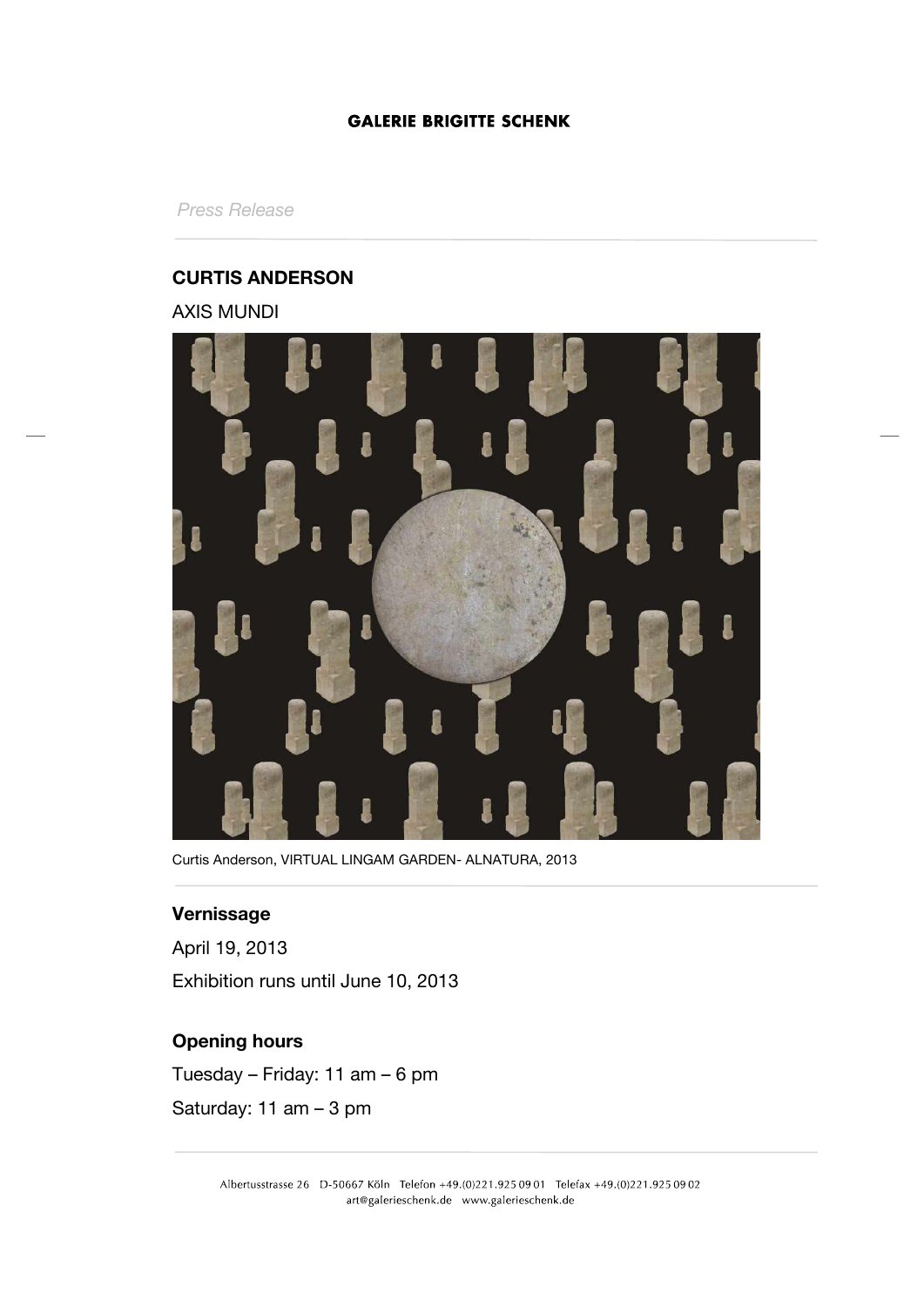#### *English*

Curtis Anderson's "Prêt-à-porter Monochromes" are monochrome wall objects varying chromatically between gray-blue, gray-green and gray-brown. Their oval form takes up that of an Indian symbol, the lingam. The lingam represents exoterically a non-phallocratic male organ which (borne by a pedestal, a yoni, the symbol for the female sex as the origin of every manifestation) in Hinduism stands for Shiva, the god of fertility. Esoterically the lingam circulates as a subtle world-image, an analogy for the universe viewed as endless becoming, as an infinite process of construction and destruction, of formation and dissolution in which the end-points and beginnings stretch out their (deconstructive) hands to each other.

The "Prêt-à-porter Monochromes" bear the characteristics of an allusion to the lingam, playing on as well as rejecting the androgynous and processual possibilities of meaning connected with this ideogram. In their minimal concentration they unfold a profane, *irreligious presence* that is underscored by the process of making and the materials used in it. The "Prêt-à-porter Monochromes" are made of articles of clothing by well-known fashion designers worn by Curtis Anderson which have been first mechanically reduced to fibrous color particles and then processed into hand-made wall objects employing the methods of traditional paper-making. This transformation of personally worn designer clothes into monochrome art works, this not only chemical transformation of fashion into an artistic assertion lends them obvious deconstructive traits. The "Prêt-à-porter Monochromes" disappoint religious spirituality to whose symbolism they apparently invite the viewer and confront in their materiality the questionableness of an 'art' that is immersed in its own contextuality and obeys the core structure of fashion, the eternal recurrence of the new.

Superimposing symbols and meanings, playing them off against each other and keeping them latent but at a distance, Anderson's irreligious lingams open up a symbol-free zone of non-sense which approaches the viewer with the uncompromising openness of decisive indecisiveness. Could it be that the emptiness of their promises turns out to be the image of an openness that could no longer be grasped in bipolarities and dualisms, but rather invites the gaze to move within the image-spaces of a liberated ambiguity? Curtis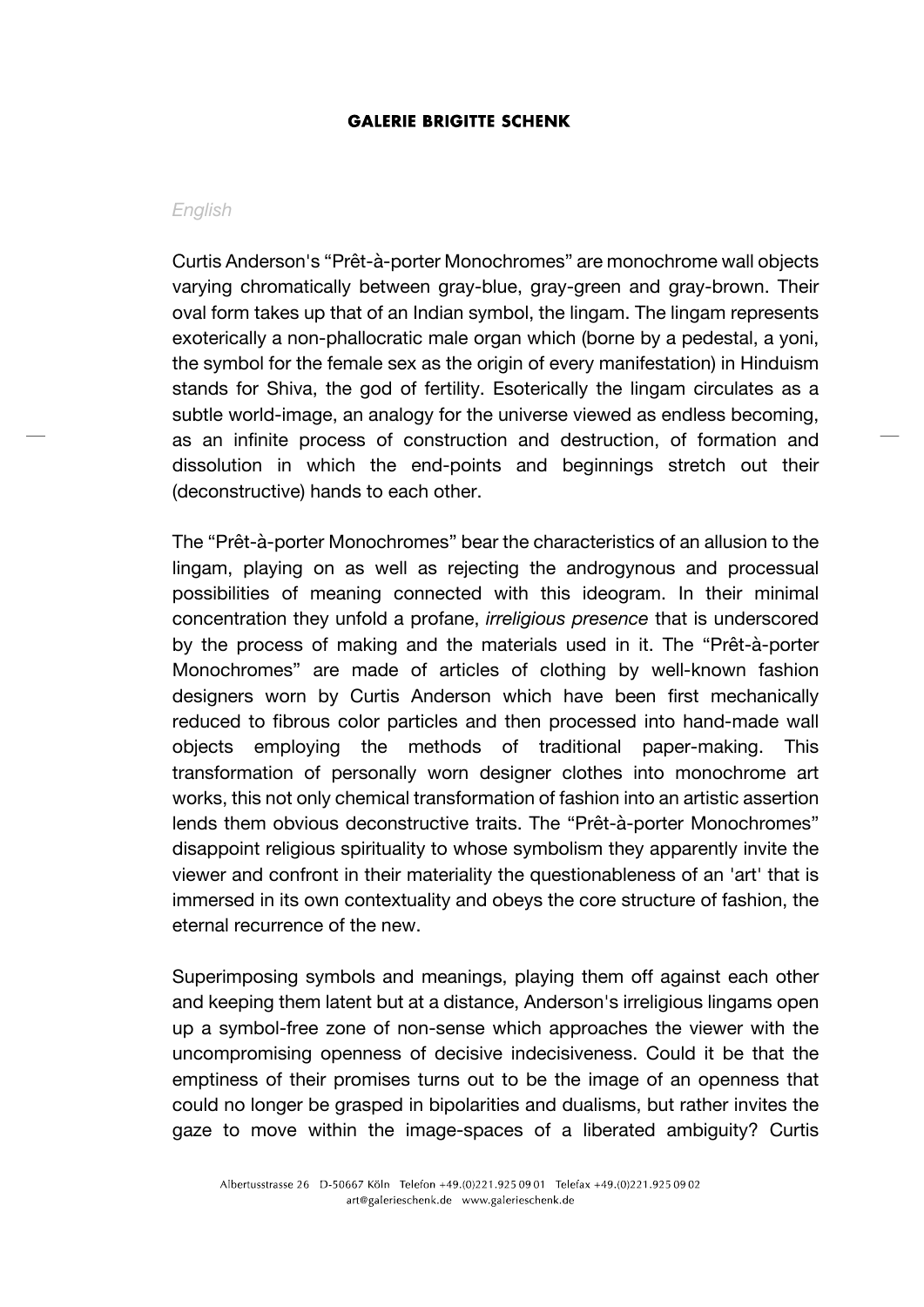Anderson presents small oval zones of non- fashionable, placeless places to view which could allow themselves to be recognized as vexing, ambiguous images of the non-identical, images of a becoming-woman situated beyond binary gender codes and other zones of deterritorialization which could generate an unexpected growth of non-indifference in the midst of predominant indifference.

#### *Deutsch*

Curtis Andersons "Prêt-à-porter Monochromes" sind, farblich zwischen graublau, grau-grün und grau-braun variierende monochrome Wandbilder. Ihre ovale Form nimmt die eines indischen Zeichens, des *Lingam*, auf. Das Lingam repräsentiert exoterisch ein nicht-phallokratisches männliches Geschlecht, das, getragen von einem Sockel, einer *Yoni*, dem Symbol für das weibliche Geschlecht als Ursprung jeder Erscheinung, im Hinduismus als Sinnbild für Shiwa, den Gott der Zeugungskraft, steht. Esoterisch zirkuliert das Lingam als ein subtiles Weltbild, ein Analogon des Universums, gesehen als endloses Werden, als unendlicher Prozeß der Konstruktion und Destruktion, der Formation und Auflösung, in dem Endpunkte und Anfänge sich die (dekonstruktive) Hand reichen.

Die "Prêt-à-porter Monochromes" tragen Züge einer Anlehnung an das Lingam – die mit diesem Ideogramm verbundenen androgynen und prozessualen Bedeutungsmöglichkeiten sowohl anspielend als auch zurückweisend. In ihrer minimalen Konzentration entfalten sie eine profane *irreligiöse Gegenwärtigkeit*, die durch den Herstellungsprozeß und die dabei verwendeten Materialien unterstrichen wird. Die "Prêt-à-porter Monochromes" bestehen aus, von Curtis Anderson getragenen, Kleidungsstücken namhafter Modedesigner, die zunächst zu Farbstoffen destilliert und dann mit den Methoden traditioneller Papierherstellung zu handgeschöpften Wandobjekten verarbeitet wurden. Diese Transformation von persönlich getragenen Designerklamotten in monochrome Bilder, diese nicht nur chemische Verwandlung von Mode in eine künstlerische Bildbehauptung, verleiht ihnen offensichtliche dekonstruktive Züge. Die "Prêt-à- porter Monochromes" enttäuschen die religiöse Spiritualität, zu deren Symbolik sie scheinbar einladen und konfrontieren